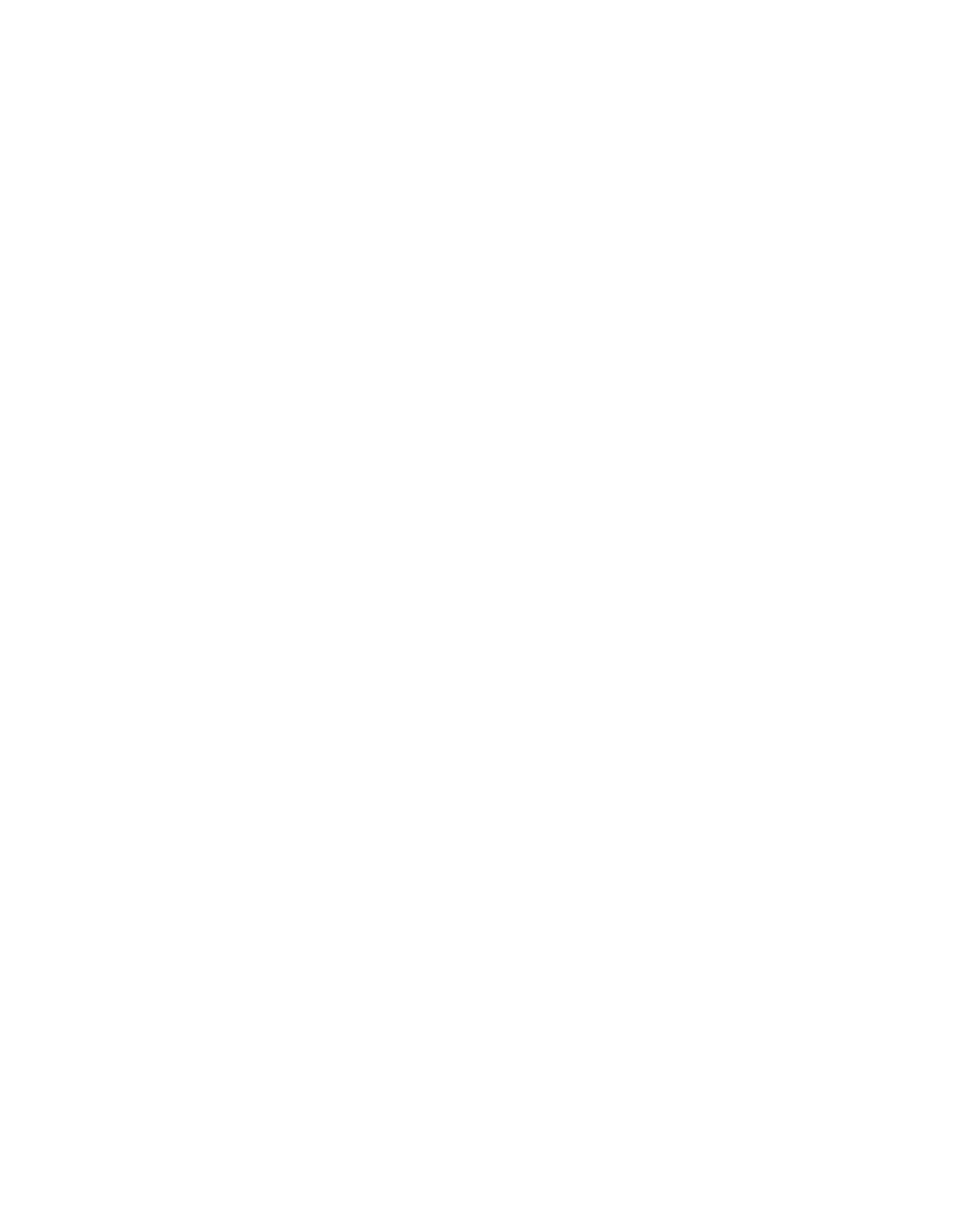### **CONSENT CALENDAR**

#### **Concurrent Resolution for Notice under Joint Rule 16**

The following joint concurrent resolution has been introduced for approval by the Senate and House and will be adopted by the Senate unless a Senator requests floor consideration before the end of the session of the next legislative day. Requests for floor consideration should be communicated to the Secretary's Office.

### **S.C.R. 40.**

By Senators Mazza, Ashe, Ayer, Balint, Baruth, Benning, Bray, Campbell, Campion, Collamore, Cummings, Degree, Doyle, Flory, Kitchel, Lyons, MacDonald, McCormack, Mullin, Nitka, Pollina, Rodgers, Sears, Sirotkin, Snelling, Starr, Westman, White, and Zuckerman,

**S.C.R. 40.** Senate concurrent resolution designating July 2016 as Park and Recreation Month in Vermont.

*Whereas*, parks and recreation programs are an integral part of communities throughout this country, including the State of Vermont, and

*Whereas*, Vermont's parks and recreation programs are important in establishing and maintaining the quality of life in our local communities, ensuring the health of all citizens, and contributing to the economic and environmental well-being of the State, and

*Whereas*, parks and recreation programs help build healthy and active communities, contribute to the prevention of chronic disease, assist in the provision of therapeutic recreation services for those who are mentally or physically disabled, and contribute to the improvement of the mental and emotional health of all citizens, and

*Whereas*, parks and recreation programs increase a community's economic prosperity through increased property values, expansion of the local tax base, increased tourism, the attraction and retention of businesses, and crime reduction, and

*Whereas*, parks and natural recreation areas improve water quality, protect groundwater, prevent flooding, improve the quality of the air we breathe, provide vegetative buffers to development, and produce habitat for wildlife, and

*Whereas*, Vermont's parks and natural recreation areas ensure the ecological beauty of our State and provide a place for children and adults to connect with nature and to recreate outdoors, and

*Whereas*, in 2009, Congress adopted H. Res. 288, designating July as National Park and Recreation Month, *now therefore be it*